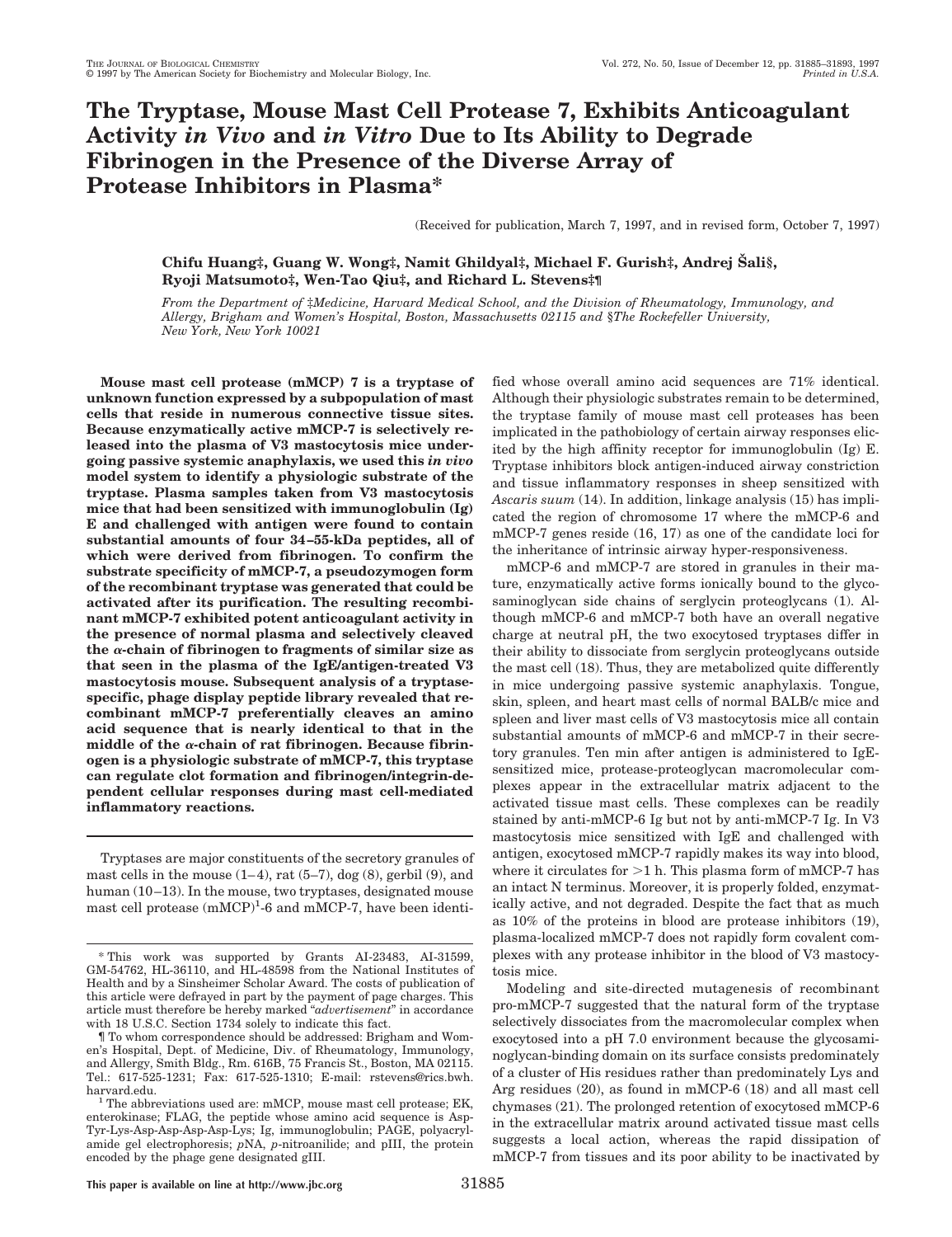circulating protease inhibitors suggests that this tryptase cleaves proteins located at more distant sites.

Although mast cell tryptases have been purified from different species in an attempt to deduce their protein substrates, the number of mature mast cells that can be isolated from a mouse is inadequate to obtain enough mMCP-7 for in-depth study. No mast cell has been found that expresses just  $mMCP-7$ . For example, the  $mMCP-7$ <sup>+</sup> mast cells in the skin of the BALB/c mouse also express substantial amounts of similar sized mMCP-4, mMCP-5, mMCP-6, and carboxypeptidase A (22). Because all of these proteases are catalytic at neutral pH, the nearly impossible task of removing 100% of the other mMCPs from the starting preparations of mast cell lysates has prevented definitive studies that address the function of mMCP-7. A contributing problem is the fact that serine proteases like mMCP-7 tend to undergo inactivation during their isolation.

We now show that fibrinogen is preferentially degraded when mMCP-7 is released into the circulation of V3 mastocytosis mice that are undergoing systemic anaphylaxis. We show that recombinant mMCP-7 is not readily inhibited by any protease inhibitor in plasma, that this tryptase degrades fibrinogen in a manner comparable to that seen in the V3 mastocytosis mouse, and that the enzymatic activity of this tryptase is not heparin-dependent. Based on these *in vivo* and *in vitro* findings, we conclude that fibrinogen is a physiologic substrate of mMCP-7.

### EXPERIMENTAL PROCEDURES

*Identification of a Plasma Protein in the V3 Mastocytosis Mouse That Undergoes Rapid Degradation during Passive Systemic Anaphylaxis—*V3 mastocytosis mice were created and systemically sensitized intraperitoneally with  $\sim$ 200  $\mu$ g of anti-trinitrophenol IgE, as described (18, 23). Approximately 24 h later,  $\sim 300 \mu l$  of Hank's balanced salt solution alone or containing  $10-1000 \mu$ g of trinitrophenol-bovine serum albumin was injected intraperitoneally into each mouse. Twenty min after antigen administration, 100-500  $\mu$ l of blood was obtained from the retroorbital plexus with a Pasteur pipette pretreated with an anticoagulant (either 25 USP units of heparin glycosaminoglycan (Elkins-Sinn, Cherry Hill, NC) or 10 mM EDTA). After a 4-min centrifugation step at  $\sim$ 10,000  $\times$  *g* and at 4 °C, each 15- $\mu$ l sample of plasma was subjected to SDS-polyacrylamide gel electrophoresis (PAGE). The four prominent  $\sim$ 34–55-kDa peptides that preferentially appeared after the sensitization and antigen challenge were transferred to Immobilon-P membranes (Millipore, Bedford, MA) and subjected to Nterminal amino acid analysis.

*Expression of Pro-enterokinase (EK)-mMCP-7 and Pro-EK-mMCP-7- FLAG in Insect Cells—*Using a polymerase chain reaction approach, an oligonucleotide (5'-GACGACGATGACAAG-3') encoding the EK-susceptible peptide Asp-Asp-Asp-Asp-Lys was inserted into the mMCP-7 cDNA (3) between the domain that encodes the pro-peptide and the N terminus of the mature tryptase. EK is a highly specific enzyme that cleaves the Lys-Ile bond in its Asp-Asp-Asp-Lys-Ile recognition motif (24). Because Ile is the essential N-terminal amino acid of mature mMCP-7 and because EK is a relatively stable enzyme at pH 5.0, it was anticipated that the secreted recombinant pseudozymogen could be activated under conditions where the generated tryptase would have very little enzymatic activity until the pH is raised to 7.0. The FLAG peptide (Asp-Tyr-Lys-Asp-Asp-Asp-Asp-Lys), which consists of the EKcleavage sequence C-terminal of a 3-residue linker, has been used by many to epitope-tag the N or C terminus of recombinant proteins (25). To facilitate the purification of the recombinant pseudozymogen with an anti-FLAG IgG antibody (26, 27), a second construct (pro-EKmMCP-7-FLAG) was created that also contained the 8-residue FLAG peptide at its C terminus. These two cDNAs were inserted in the correct orientation into the multiple cloning site of pVL1393 (PharMingen, San Diego, CA) downstream of the promoter of the polyhedrin gene, as described for the expression of recombinant pro-mMCP-7 (20).

In each instance, purified plasmid DNA ( $\sim$ 5  $\mu$ g) was mixed with 0.5  $\mu$ g of linearized BaculoGold<sup>TM</sup> DNA (PharMingen) and calcium phosphate. The resulting DNA solution was added to  $3 \times 10^6$  adherent *Spodoptera frugiperda 9* insect cells (Invitrogen, San Diego, CA) that were in their log phase of growth, and infected cells were cultured for 7 days at 27 °C in medium (Invitrogen) supplemented with 10% heatinactivated (56 °C, 30 min) fetal calf serum (Sigma). Recombinant virus particles ( $\geq 3 \times 10^7$ ) were added to a culture dish containing 6  $\times 10^6$  $Trichoplusia ni$  High Five<sup>TM</sup> insect cells (Invitrogen) in their log phase of growth, and the infected cells were cultured in serum-free, Xpress medium (BioWhittaker, Walkersville, MD). Four days later, the conditioned medium was centrifuged at  $1500 \times g$  for 15-min at room temperature. Under these conditions, recombinant pro-EK-mMCP-7 and pro-EK-mMCP-7-FLAG were recovered in the supernatants as soluble proteins.

*Purification of Pro-EK-mMCP-7 and Pro-EK-mMCP-7-FLAG from Insect Cell-conditioned Medium, and EK Activation of the Recombinant Pseudozymogens—*Recombinant pro-EK-mMCP-7 and pro-EK-mMCP-7-FLAG were purified by heparin-Sepharose chromatography, as described for pro-mMCP-7 (20). Alternatively, recombinant pro-EKmMCP-7-FLAG was purified with a 2-ml column containing the mouse anti-FLAG M2 monoclonal antibody (International Biotechnol Inc., New Haven, CT). This anti-FLAG IgG affinity column was washed with 10 ml of 0.1 M glycine, pH 3.5, followed by 50 ml of 50 mM Tris-HCl and 150 mm NaCl, pH 7.4. After  $\sim$  200 ml of insect cell-conditioned medium was passed through the affinity column, the resin was washed with 50 ml of the same pH 7.4 buffer. Bound pro-EK-mMCP-7-FLAG was eluted by washing the column with 0.1 M glycine, pH 3.5. The eluate was collected into tubes that contained 0.1 M Tris-HCl, pH 7.0, to minimize acid-mediated denaturation of the recombinant proteins. The final concentration of each recombinant protein was estimated by measuring the absorbence at 280 nm.

Purified pro-EK-mMCP-7 and pro-EK-mMCP-7-FLAG ( $\sim$ 100  $\mu$ g) was separately suspended in  $\sim$ 100  $\mu$ l of 50 mM sodium acetate and 5 mM calcium chloride, pH 5.2. One  $\mu$ l of a solution containing 310 units of calf intestinal EK (Biozyme Laboratories, San Diego, CA) was added to each, and the mixture was incubated at 37  $^{\circ}$ C for  $\sim$ 3 h to allow EK to activate the zymogen. The spectrophotometric method of Svendsen and co-workers (28) was used to determine whether or not recombinant  $mMCP-7$  and  $mMCP-7-FLAG$  were enzymatically active. A 1- $\mu$ l sample of each activation mixture was placed in 1 ml of assay buffer (pH 7.4 buffer containing 25 mM sodium phosphate, 1 mM EDTA, and 50  $\mu$ g/ml of a *p*-nitroanilide (*p*NA) substrate such as tosyl-Gly-Pro-Lys-*p*NA (Sigma)). The change in optical density at 405 nm was determined after a 3–5-min incubation at room temperature. In this assay, 1 unit of enzymatic activity is defined as a change in optical density at 405 nm of 0.001 per min. As noted under "Results," mMCP-7 exhibits an enzymatic activity of 175 to 50 units/ $\mu$ g when tosyl-Gly-Pro-Lys-*pNA* is the test substrate. However, analysis of a phage display peptide library revealed that tosyl-Gly-Pro-Lys-*p*NA is not the optimal substrate of mMCP-7. Thus, it is likely that the recombinant tryptase exhibits greater enzymatic activity against its physiologic substrate(s). One  $\mu$ g of bovine pancreatic trypsin (Sigma) is equivalent to  $\sim$ 350 units when tosyl-Gly-Pro-Lys-*p*NA is the test substrate. With the more widely used substrate  $N^{\alpha}$ -benzoyl-L-Arg-ethyl ester, the reference preparation of trypsin employed in our study for comparative purposes has 11 units/  $\mu$ g. The ability of recombinant mMCP-7 and mMCP-7-FLAG to cleave the trypsin-susceptible substrates tosyl-Gly-Pro-Arg-*p*NA, benzoyl-Ile-Glu-Gly-Arg-*p*NA, benzoyl-Phe-Val-Arg-*p*NA, benzoyl-Pro-Phe-Arg*p*NA, acetyl-Ile-Glu-Ala-Arg-*p*NA, benzoyl-Val-Gly-Arg-*p*NA, and D-Ile-Phe-Lys-*p*NA (Sigma) were also evaluated.

*SDS-PAGE/Immunoblotting and N-terminal Amino Acid Analysis—* Insect cell-conditioned medium  $(\sim 20 \mu l)$  containing pro-mMCP-7, pro-EK-mMCP-7, pro-EK-mMCP-7-FLAG, or purified EK-activated mMCP-7 ( $\sim$ 1  $\mu$ l) was diluted in SDS-PAGE buffer (1% SDS, 5%  $\beta$ mercaptoethanol, 0.1% bromphenol blue, and 500 mM Tris-HCl, pH 6.8) and boiled for 5 min before being loaded onto 12% polyacrylamide gels. After electrophoresis, the gels were stained with Coomassie Blue or placed in a Bio-Rad (Richmond, CA) immunoblotting apparatus, and the resolved proteins were transferred for 2–4 h at 200 mA to Immobilon-P membranes in a solution consisting of 20% methanol, 16 mM Tris-HCl, and 120 mM glycine, pH 8.3. For analysis of the resulting protein blots, each membrane was incubated for 1 h in 5% non-fat milk and then for 1 h with a 1:500 dilution of affinity-purified rabbit antimMCP-7 Ig (29) in Tris-buffered saline with 0.01% Tween 20 (TBST buffer). After 3 washes in TBST buffer, the blots were incubated for 1 h in a 1:1000 dilution of anti-rabbit IgG alkaline phosphatase conjugate  $(-1)$  ng/ml final concentration) in TBST buffer. Immunoreactive proteins were visualized with nitro blue tetrazolium (0.2 mg/ml) and 5 bromo-4-chloro-3-indolyl phosphate (0.1 mg/ml) as substrates. For Nterminal amino acid analysis, SDS-PAGE-resolved proteins were electroblotted onto membranes and briefly stained with 0.5% Ponceau S red (Sigma), and the relevant proteins/peptides were subjected to au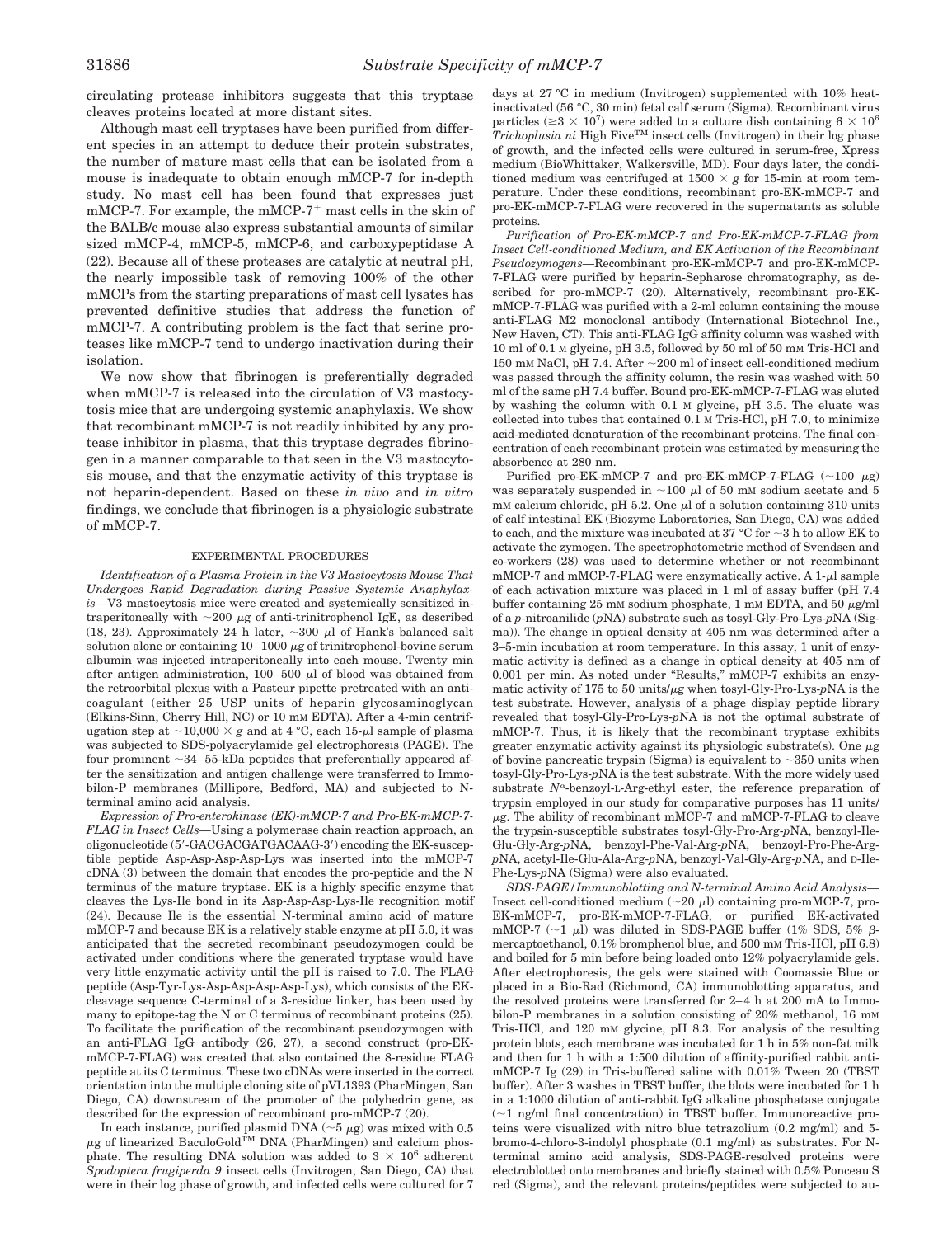tomated Edman degradation by the Harvard Microchemistry Facility (Harvard Biological Laboratories, Cambridge, MA).

*Degradation of Mouse Fibrinogen by Recombinant mMCP-7 in the Presence and Absence of Plasma*—Samples (50 µg or more) of purified mouse fibrinogen (Sigma) were suspended in 1 mM EDTA and 25 mM sodium phosphate, pH 7.4, containing  $0.2-0.5 \mu g$  of recombinant mMCP-7-FLAG (10–25 units corresponding to 0.007–0.014 nmol of tryptase activated with 0.01 units of EK),  $\sim$ 0.5  $\mu$ g of recombinant pro-EK-mMCP-7-FLAG, or 0.01 units of EK and then incubated at 37 °C for various time periods. The resulting digests were subjected to SDS-PAGE. In one experiment, the N-terminal amino acid sequences of the major fibrinogen fragments in an exhaustive digest were determined after a 3-h treatment of 100  $\mu$ g of fibrinogen with 120 units of mMCP-7-FLAG. The ability of mMCP-7-FLAG, bovine trypsin, and bovine  $\alpha$ -chymotrypsin (Sigma) to digest mouse fibrinogen in the presence and absence of the protease inhibitors found in normal mouse plasma was also evaluated. In these latter experiments, mMCP-7- FLAG (10 units), trypsin (10 units), and chymotrypsin (0.03  $\mu$ g; an amount equal to that of trypsin on a weight basis) were suspended separately in 4  $\mu$ l of 1 mm EDTA and 25 mm sodium phosphate, pH 7.4, lacking or containing 2.0–4.0% (v/v) mouse plasma for 30 min at room temperature. Thirty  $\mu$ l of reaction buffer containing 15  $\mu$ g of fibrinogen was added and the samples were incubated for 1 h at 37 °C. The final fibrinogen:enzyme ratio in each of these experiments was at least 75:1. Comparable amounts of plasma was added to those samples that had not been exposed previously to plasma, and then the digests were subjected to SDS-PAGE. The resulting gels were stained with Coomassie Blue and the extent of digestion of each chain of fibrinogen by mMCP-7 in the presence and absence of plasma was evaluated by measuring the decrease in the optical density of SDS-PAGE separated, Coomassie Blue-stained  $\alpha$ -,  $\beta$ -, and  $\gamma$ -chains by means of a densitometer (Molecular Dynamics, Sunnyvale, CA). To demonstrate that the  $\alpha$ -chain of mouse fibrinogen is much more susceptible to digestion by mMCP-7-FLAG than either the  $\beta$ - or  $\gamma$ -chains, kinetic experiments also were carried in which 70 units of mMCP-7-FLAG was incubated at 37 °C for 1 min to 17 h with 15  $\mu$ g of mouse fibrinogen in the presence or absence of 2% normal mouse plasma prior to the SDS-PAGE analysis.

A standard fibrinogenolysis assay (30) was used to detect mMCP-7 anticoagulant activity *in vitro*. Sodium citrate-treated, normal mouse plasma (100  $\mu$ *l*/assay) was incubated for 30 min to 1 h at 37 °C in the absence or presence of  $\sim$ 4  $\mu$ g ( $\sim$ 200 units or 0.12 nmol) of EK-activated mMCP-7-FLAG or 10 USP units of heparin  $($  ~100  $\mu$ g of the glycosaminoglycan). The time required for thrombin to clot the samples was then determined with a fibrometer. The plasma concentration of fibrinogen is  $\sim$ 3 mg/ml. Thus, even if 100% of the recombinant pseudozymogen was converted to active enzyme by EK treatment, there is  $\sim$ 75-fold more fibrinogen than mMCP-7 in the assay.

*Generation and Screening of a Phage Display Peptide Library That Is Tryptase Specific—*The genome of the Ff bacteriophage consists of the 11 genes designated gI to gXI. Although the protein (pIII) encoded by gIII is chymotrypsin-, thermolysin-, and subtilisin-susceptible, it is trypsin-resistant (31). Thus, phage display peptide libraries can give insight into the substrate specificities of certain proteases (32, 33). The N terminus of pIII extends out from the surface of the body of the filamentous phage. By taking advantage of the fact that pIII is trypsinresistant and exhibits low valency, a phage display peptide library specific for tryptases was generated that encodes a pIII fusion protein containing at its N terminus the FLAG peptide followed by an 8-residue hypervariable peptide. The FLAG peptide was selected as the "tether" ligand so that those phage producing a bioengineered pIII could be readily isolated with the monoclonal anti-FLAG M1 antibody. To create the tryptase-specific library, two complementary single-stranded oligonucleotides (5'-CGGCCGACTACAAGGACGACGATGACAAG(*X*)<sub>12</sub>A(A)  $\mathrm{G})\mathrm{G}(X)_9\mathrm{G}\mathrm{C}\text{-}3'$  and  $5' \text{-}\mathrm{GGCCGC}(X)_9\mathrm{C}( \mathrm{T} / \mathrm{C} )\mathrm{T}(X)_{12}\mathrm{CTTGTCATCGTCGT-}$ CCTTGTAGTCGGCCGGCT-3', where "X" indicates a random nucleotide) were synthesized such that they could be annealed to one another *in vitro* to form short double-stranded DNAs that each contained *Sfi*I and *NotI* restriction sites at their 5'- and 3'-ends, respectively. Because it was found that recombinant mMCP-7 cleaves tosyl-Gly-Pro-Lys-*p*NA, the library was created such that the fifth residue in the hypervariable domain would be either Arg or Lys. The single-stranded oligonucleotides were mixed in approximately equal concentrations, heated to 94 °C for 1 min, and cooled to room temperature. The resulting doublestranded oligonucleotides were ligated into *Sfi*I/*Not*I-digested phagemid vector pCANTAB-5E (International Biotechnology). *Escherichia coli* (strain TG1), transformed by electroporation with the resulting constructs, were incubated for 1 h at 37 °C in  $2 \times \text{YT}$  medium (0.09 M) NaCl containing 1.7% Bacto-tryptone (Difco Labs, Detroit, MI), and 1%

Bacto-yeast extract (Difco Labs), pH 7.0) and 2% glucose. Ampicillin (50  $\mu$ g/ml) and the M13 helper phage K ( $\sim$ 10 phage/bacteria) were added, and the bacteria were incubated at 37 °C for another 1 h to induce the formation of recombinant phage. After the mixture was centrifuged at  $2,000 \times g$  for 20 min, the pellet was resuspended in 20 ml of  $2 \times \text{YT}$ medium containing 50  $\mu$ g/ml ampicillin and 50  $\mu$ g/ml kanamycin. Infected bacteria were incubated overnight at 37 °C and then subjected to a 20-min centrifugation at 2,000  $\times g$  to obtain the phage-enriched supernatant.

The resulting phage display peptide library was screened with bovine pancreatic trypsin to determine its suitability for substrate specificity studies. Because phage clones were obtained after two rounds of trypsin treatment that possessed different peptide sequences in the random portion of the pIII fusion protein, the library was screened with recombinant mMCP-7-FLAG. To purify the recombinant phage, 10 ml of the phage-enriched supernatant was added to 2 ml of 20% polyethylene glycol (8 kDa; Sigma) and 2.5 M NaCl and the mixture was incubated at 4 °C for 30 min. After a 30-min centrifugation of the mixture at  $10,000 \times g$ , the recombinant phage in the pellet were resuspended in 2 ml of 150 mM NaCl, 1 mM  $\rm CaCl_2$ , and 10 mM sodium phosphate, pH 7.0, and applied to a 1-ml affinity column containing the anti-FLAG M1 monoclonal antibody. The column was washed three times with 10 ml of the same pH 7.0 buffer to remove unbound phage. Recombinant mMCP-7-FLAG or bovine pancreatic trypsin ( $\sim$ 50  $\mu$ g in 200  $\mu$ l of the pH 7.0 buffer) was added, and the column was sealed and incubated at room temperature for 90 min. After treatment with protease, the column was washed with 2 ml of the pH 7.0 buffer to recover those phage that possessed protease-susceptible pIII fusion proteins. Log phase *E. coli* were infected with the obtained phage to produce phagemid. Bacteria were again grown in  $2 \times \text{YT}$  medium containing  $2\%$  glucose and the phagemid in the bacteria were converted to phage with the addition of helper phage. The selection procedure was repeated one to three additional times to isolate those phage that possessed the most proteasesusceptible pIII fusion proteins.

*E. coli* were infected with phage that were susceptible to either trypsin or mMCP-7-FLAG to generate phagemids. The infected bacteria were seeded onto a plate containing 1.5% agar, 2% Bacto-tryptone, 0.5% Bacto-yeast extract,  $2\%$  glucose,  $90$  mM NaCl,  $10$  mM MgCl<sub>2</sub>, and  $50$  $\mu$ g/ml ampicillin. Individual clones were isolated and grown overnight at 37 °C in 2 ml of 2  $\times$  YT medium containing 2% glucose with 50  $\mu$ g/ml ampicillin. Samples (50  $\mu$ l) of the overnight cultures were centrifuged at  $\sim$ 12,000  $\times$  *g* for 5 min. The bacteria in the pellets were resuspended in  $50 \mu l$  of water, boiled for 10 min, and again centrifuged. Each polymerase chain reaction was carried out on  $2-\mu l$  samples of the supernatant with sense (5'-CCCAGCCGGCCGACTACAAGGACG-3') and antisense (5'-TGTTCCTTTCTATGCGGCCCAGC-3') primers. Each of the 35 cycles of the polymerase chain reaction consisted of a 1-min denaturing step at 94 °C, a 1-min annealing step at 60 °C, and a 1-min extension step at 72 °C. The polymerase chain reaction products were subjected to electrophoresis on a 1% agarose gel, and the nucleotide sequences that encode the 8-mer, protease-susceptible peptide domains in the pIII fusion proteins were determined.

#### RESULTS

*Identification of a Plasma Protein in the V3 Mastocytosis Mouse That Undergoes Rapid Degradation during Passive Systemic Anaphylaxis—*Relative to V3 mastocytosis mice sensitized with IgE but not challenged with antigen, the plasma from IgE/antigen-treated V3 mastocytosis mice contained large amounts of  $\sim$ 34-, 40-, and 55-kDa peptides, and lesser amounts of an  $\sim$ 42-kDa peptide (Fig. 1). Changes were also seen in at least three proteins whose molecular masses ranged from  $\sim$ 100 to 200 kDa. While we were not able to resolve the larger sized proteins well enough to determine their N termini, the  $\sim$ 34-, 40-, and 42-kDa peptides possessed the same N-terminal amino acid sequence of Thr-Asp-Thr-Glu-Asp-Lys-Gly-Glu-Phe-Leu-Ser-Glu-Gly-Gly-Gly-Val-Arg-Gly-Pro-Arg-Val-Val-Glu-Arg. In contrast, the  $\sim$ 55-kDa peptide possessed an N-terminal amino acid sequence of Try-Val-Ala-Thr-Arg-Asp-Asn-Cys-Cys-Ile-Leu-Asp-Glu.

*Generation of Pro-EK-mMCP-7 and Pro-EK-mMCP-7-FLAG in Insect Cells, and EK Conversion of the Recombinant Pseudozymogens to Active Tryptases—*Insect cells infected with the relevant baculovirus construct secreted substantial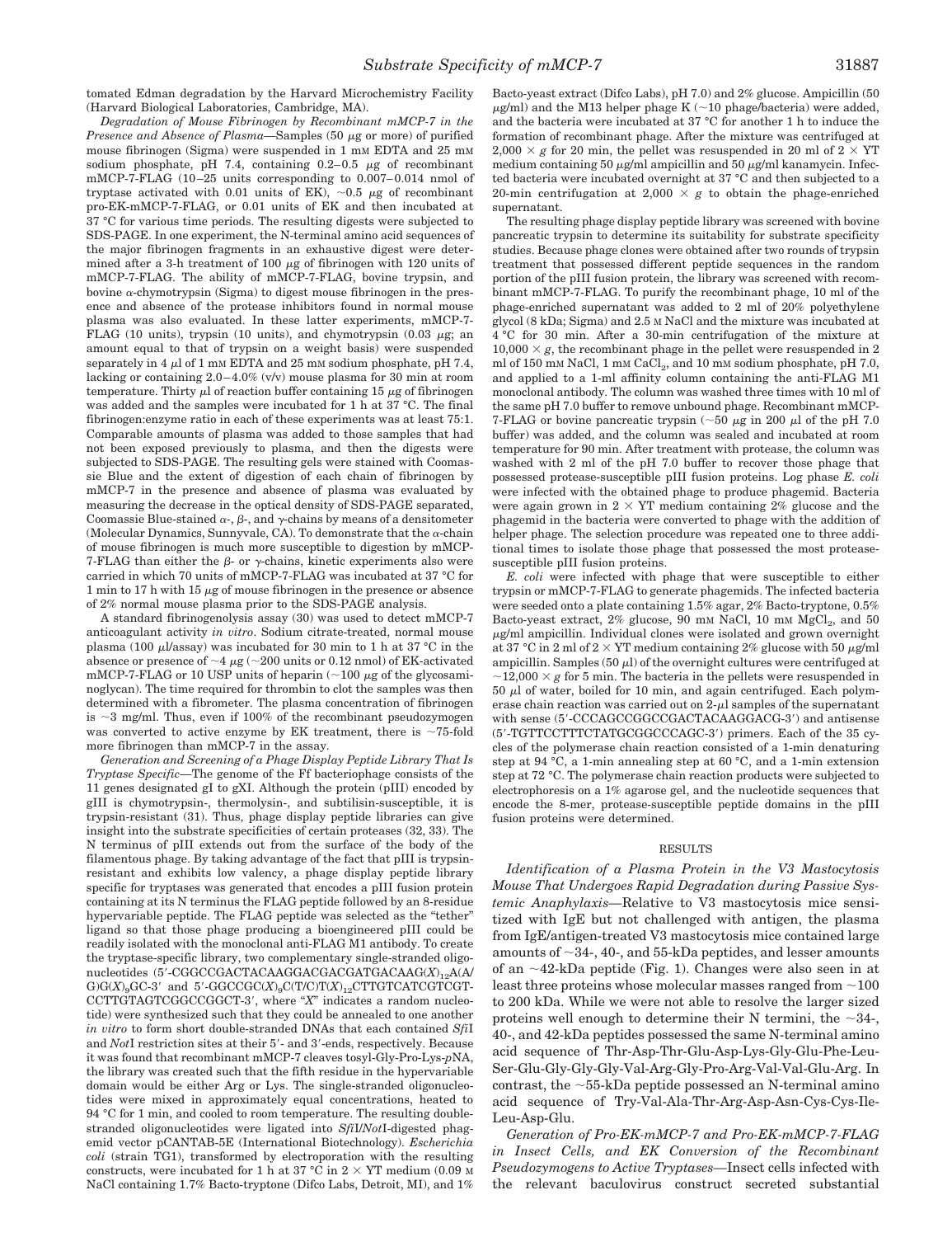

FIG. 1. **SDS-PAGE analysis of the plasma of V3 mastocytosis mice sensitized with IgE and either challenged with antigen (***lane 1***) or not challenged (***lane 2***).** *Arrows* on the *left* indicate the four prominent peptides of  $\sim$ 34, 40, 42, and 55 kDa that increase in concentration in the plasma of IgE/antigen-treated mice. Molecular weight markers are indicated on the *right*.

amounts of pro-EK-mMCP-7 and pro-EK-mMCP-7-FLAG into the conditioned medium. These recombinant proteins could be purified from contaminating insect proteins by affinity column chromatography using anti-FLAG Ig (Fig. 2) or heparin-Sepharose (Fig. 3). Both recombinant proteins bound to a heparin-Sepharose column that had been equilibrated in 100 mm NaCl, 10 mM sodium phosphate, pH 5.5. Because they dissociated from the column when the NaCl concentration of the buffer was raised to  $\sim$ 300 mm, analogous to properly folded recombinant pro-mMCP-7, most of the insect cell-derived pro-EK-mMCP-7 and pro-EK-mMCP-7-FLAG secreted into the conditioned media are properly folded. As assessed by SDS-PAGE, both recombinant pseudozymogens decreased in size by  $\sim$  2 kDa after treatment with EK (data not shown). Amino acid sequence analysis revealed that, after treatment with EK, both recombinant proteins possessed an N-terminal sequence of Ile-Val-Gly-Gly-Gln-*X*-Ala-*X*-Gly-Asn-Lys, which is identical to that of mature mMCP-7 deduced from its cDNA.

Recombinant mMCP-7 and mMCP-7-FLAG cleaved tosyl-Gly-Pro-Lys-*p*NA and tosyl-Gly-Pro-Arg-*p*NA at rates that were one-half to one-seventh as good as that obtained with pancreatic trypsin (Table I). Recombinant mMCP-7 and mMCP-7-FLAG also cleaved benzoyl-Val-Gly-Arg-*p*NA somewhat. However, unlike pancreatic trypsin, neither form of the mast cell tryptase effectively cleaved benzoyl-Ile-Glu-Gly-Arg*p*NA, benzoyl-Phe-Val-Arg-*p*NA, benzoyl-Pro-Phe-Arg-*p*NA, acetyl-Ile-Glu-Ala-Arg-*p*NA, or D-Ile-Phe-Lys-*p*NA. The amount of tryptase activity was not increased substantially if heparin glycosaminoglycan was present during the EK activation step or during the incubation with the peptide substrates (data not shown). Recombinant mMCP-7 and mMCP-7-FLAG (Fig. 4*A*) possessed optimal enzymatic activity at pH 7.4, and both retained much of their enzymatic activities even after a 5-h incubation at 37 °C in the standard activation buffer (Fig. 4*B*).

*Degradation of Mouse Fibrinogen by Recombinant mMCP-7 in the Absence and Presence of Plasma—*Recombinant mMCP-7-FLAG was used in subsequent studies because it could be purified more easily by means of the anti-FLAG Ig column, it could be activated without heparin glycosaminoglycan, and its physical and biological properties were similar to those of mMCP-7. After an exhaustive 3-h digestion of mouse fibrinogen with mMCP-7-FLAG (Fig. 5*A, lane 1*), five prominent peptides of  $\sim$ 57, 42, 40, 38, and 34 kDa were obtained. The  $\sim$ 34-, 40-,



FIG. 2. **SDS-PAGE analysis of pro-EK-mMCP-7-FLAG purified from the insect cell conditioned medium.** SDS-PAGE analysis was carried out on the proteins in the insect cell-conditioned medium that was initially applied to the anti-FLAG IgG column (*lane 1*), the nonbound proteins (*lane 2*), and the bound proteins that were subsequently eluted with 0.1 M glycine, pH 3.5 (*lanes 3–8*). The gel was stained with Coomassie Blue. Molecular weight standards (*ST*) are shown on the *right*. The major  $\sim$ 32-kDa protein recovered in fractions 6 and 7 was recognized by anti-mMCP-7 Ig (data not shown).



FIG. 3. **Heparin-Sepharose chromatography of varied recombinant forms of mMCP-7.** Conditioned medium  $(\sim 400 \text{ ml})$  obtained from insect cells infected with baculovirus encoding pro-mMCP-7  $(\bullet)$ , pro-EK-mMCP-7 (O), or pro-EK-mMCP-7-FLAG ( $\bullet$ ) was dialyzed against 0.1 M NaCl, 50 mM sodium acetate, pH 5.0, and then applied to replicate heparin-Sepharose columns  $(1 \times 30 \text{ cm})$  equilibrated in the same buffer. Bound proteins were eluted on a linear gradient with the NaCl concentration in the buffer increasing to 2.1 M. The  $OD_{280}$  of the eluate of each 5-ml column fraction is depicted. Twenty microliters of each fraction was subjected to SDS-PAGE. The *inset* (*top right*) depicts the SDS-PAGE immunoblot analysis obtained with anti-mMCP-7 Ig on fractions 9–16 of the gradient eluate of the pro-EK-mMCP-7-FLAGtreated column.

and 42-kDa peptides possessed the same N-terminal amino acid sequence of Thr-Asp-Thr-Glu-Asp-Lys-Gly-Glu-Phe-Leu. In contrast, the N-terminal amino acid sequence of the 38-kDa peptide was Tyr-Val-Ala-Thr-Arg-Asp-Asn-*X-X*-Ile-Leu-Asp-Glu and that of the  $\sim$ 57-kDa peptide was Arg-Lys-Glu-Glu-Pro-(Pro)-Ser-Leu-Arg-Pro-Ala-Pro-Pro. Based on N-terminal amino acid analysis of the three chains of native mouse fibrinogen (Fig. 5*A, lanes 2* and *3*), the 34-, 38-, 40-, 42- and 57-kDa peptides in the digest are derived from the  $\alpha$ -,  $\gamma$ -,  $\alpha$ -,  $\alpha$ -, and b-chains of mouse fibrinogen, respectively. In the absence of normal mouse plasma, mouse fibrinogen actually was more extensively degraded by trypsin and chymotrypsin than by mMCP-7. Nevertheless, neither pancreatic enzyme was able to degrade fibrinogen at 37 °C in the presence of plasma (Fig. 5*C*). Kinetic studies (Fig. 5*B*) revealed that mouse fibrinogen is rapidly cleaved by mMCP-7 and that the  $\alpha$ -chain is most susceptible to the tryptase. Densitometric analyses of the SDS-PAGE gels of other experiments revealed that  $>50\%$  of the  $\alpha$ -chains in the samples were cleaved 1 and 3 min after 15  $\mu$ g of mouse fibrinogen was incubated at 37 °C with 70 units of mMCP-7-FLAG in the absence  $(n = 2)$  or presence  $(n = 1)$  of 2.0% serum, respectively (data not shown). In contrast, even in the absence of plasma  $(n = 2)$ ,  $\sim$ 3 h of incubation at 37 °C was needed to obtain measurable degradation of the  $\beta$ - and  $\gamma$ -chains of mouse fibrinogen by mMCP-7-FLAG.

Despite the high concentration and diversity of protease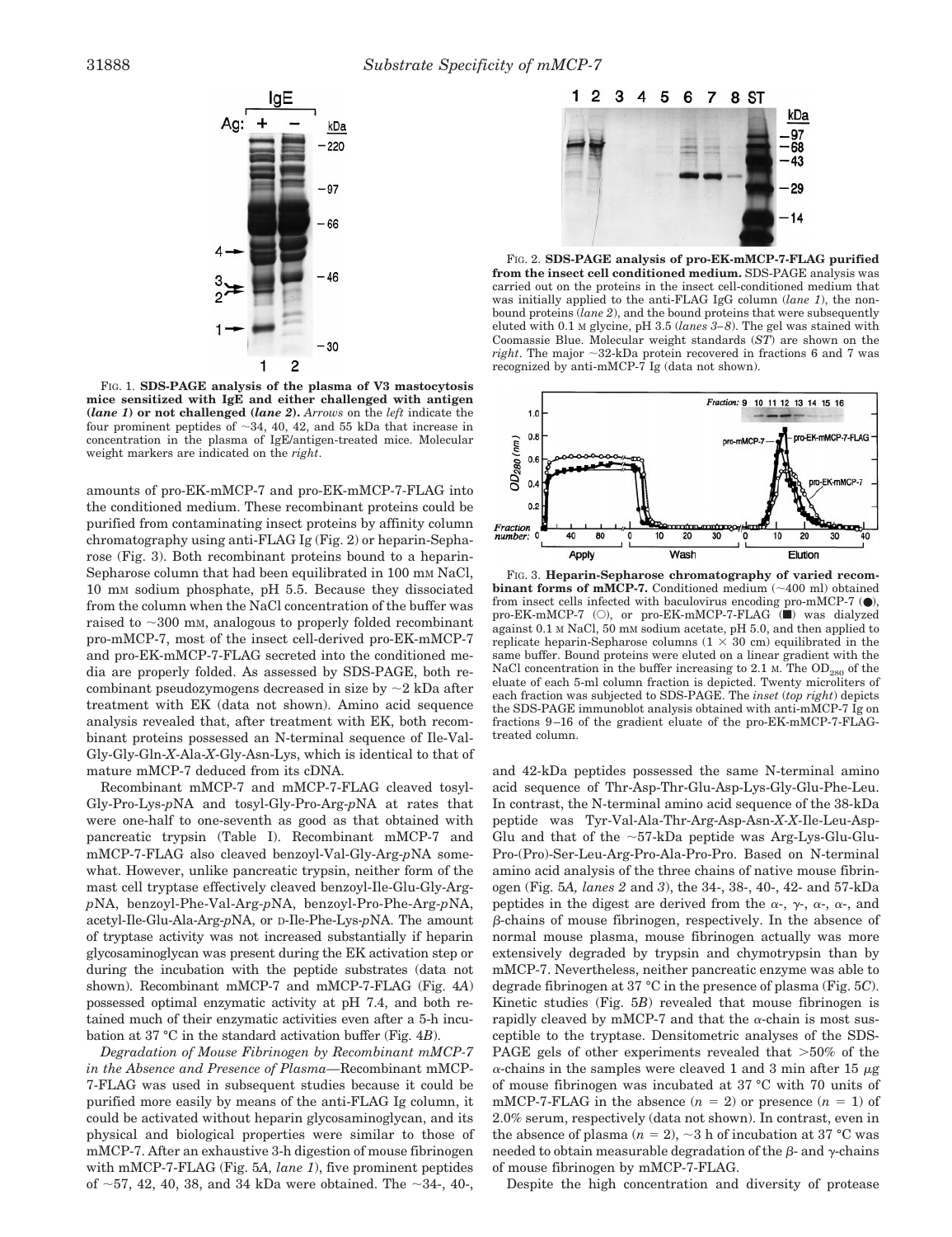#### TABLE I *Comparison of the peptidolytic activities of trypsin, mMCP-7, and mMCP-7-FLAG*

In each instance, recombinant mMCP-7-FLAG, recombinant mMCP-7, and trypsin (final concentrations of each =  $0.4 \mu g/ml$ ) were incubated separately for 3 min with a pNA substrate (final concentrations of each =  $50 \mu g$ /ml) and then the optical density at 405 nm was measured. To obtain the activity ratio, the optical density data obtained with one of the recombinant enzymes was divided by the optical density data obtained with trypsin. Depicted are the optical density and the activity ratio data for each enzyme in one of the experiments. Depending on the preparation of recombinant enzyme used in the assay, trypsin cleaves tosyl-Gly-Pro-Lys-*p*NA at a rate 2–7-fold better than either mMCP-7 or mMCP-7-FLAG. Using benzoyl-Val-Gly-Arg-pNA as the substrate in reactions carried out at room temperature, the  $K_m$ ,  $k_{\text{cat}}$  and  $k_{\text{cat}}/K_m$  values of mMCP-7 and trypsin were 94 and 44  $\mu$ M, 21 and 15 s<sup>-</sup>, and 0.23 and 0.34  $\mu$ M<sup>-1</sup>s<sup>-1</sup>, respectively.

| Substrate                   | Trypsin | $mMCP-7-FLAG$ | Activity ratio | $mMCP-7$ | Activity ratio |
|-----------------------------|---------|---------------|----------------|----------|----------------|
| Tosyl-Gly-Pro-Lys-pNA       | 0.0921  | 0.0497        | 0.54           | 0.0435   | 0.47           |
| $Tosyl-Gly-Pro-Arg-pNA$     | 0.0950  | 0.0512        | 0.54           | 0.0450   | 0.47           |
| Benzoyl-Val-Gly-Arg-pNA     | 0.1156  | 0.0155        | 0.13           | 0.0100   | 0.09           |
| $D$ -Ile-Phe-Lys- $pNA$     | 0.0272  | 0.0014        | 0.05           | 0.0010   | 0.04           |
| Benzoyl-Phe-Val-Arg-pNA     | 0.0220  | 0.0009        | 0.04           | 0.0002   | 0.01           |
| Acetyl-Ile-Glu-Ala-Arg-pNA  | 0.1445  | 0.0005        | < 0.01         | 0.0001   | < 0.01         |
| Benzoyl-Ile-Glu-Gly-Arg-pNA | 0.0198  | 0.0000        | < 0.01         | 0.0000   | < 0.01         |
| Benzoyl-Pro-Phe-Arg-pNA     | 0.0052  | 0.0000        | < 0.01         | 0.0000   | < 0.01         |



FIG. 4. **pH optimum and activation of the recombinant tryptase at pH 5.2.** In *panel A*, mMCP-7-FLAG was activated with EK at pH 5.2 in 50 mM sodium acetate and 5 mM calcium chloride. A sample of the resulting solution was suspended in a 1000-fold excess of assay buffer (25 mM sodium phosphate and 1 mM EDTA) whose pH ranged from 6.5 to 7.8, and the ability of the activated recombinant tryptase to cleave tosyl-Gly-Pro-Lys-*p*NA in the 3-min enzymatic assay was determined. In *panel B*, pro-EK-mMCP-7-FLAG was suspended in pH 5.2 buffer containing EK and the resulting solutions were incubated at 37 °C for 1 to 24 h. At the indicated times, samples were removed and analyzed for the ability to cleave tosyl-Gly-Pro-Lys-*p*NA at pH 7.4 in a 5-min enzymatic assay. The experiment depicted in *B* was carried out two additional times. Although small differences in the activation/ inactivation profiles were noted in the other two experiments, in each instance a substantial increase in enzyme activity occurred during the first 3 h of incubation. This was followed by a gradual decline in enzymatic activity during the subsequent 21 h of incubation.

inhibitors in mouse plasma, the fibrinogenolysis assay carried out on whole plasma confirmed the *in vivo* and *in vitro* data that mMCP-7 is a potent anticoagulant. In control experiments, an excess of thrombin induced normal mouse plasma to clot within  $\sim$ 15 s. However, this same amount of thrombin was not able to induce the formation of a fibrin clot within 40 and 60 s in those plasma samples that had been pretreated for 1 h at 37 °C with 40 and 200 units of recombinant tryptase, respectively. On a weight basis, the anticoagulant activity of mMCP-7 in these assays was  $>20$ -fold higher than that of heparin glycosaminoglycan.

*Screening of a Tryptase-specific, Phage Display Peptide Library—*When the peptide library was subjected to 4 rounds of treatment with mMCP-7-FLAG, the only clone obtained had a peptide domain within the pIII fusion protein that consisted of Ser-Leu-Ser-Ser-Arg-Gln-Ser-Pro (Table II). When the library was subjected to only 2 rounds of treatment with mMCP-7- FLAG and 28 of the clones were arbitrarily sequenced, the peptide domains of 8 of the isolated clones possessed the same conserved sequence as that obtained after 4 rounds of treatment with mMCP-7-FLAG. Of the 20 remaining clones, 15 had at least one Ser or Thr residue. Ser and Thr were the favored residues at the P2 site. Moreover, 19 of the 28 clones had a Ser or Thr residue in either the putative P1' or P2' site. Although the preferred mMCP-7-susceptible peptide was found when the library was treated twice with bovine pancreatic trypsin, the other mMCP-7-susceptible peptides were not obtained.

## DISCUSSION

Mouse mast cells express various combinations of at least nine serine proteases, two of which are tryptases. Although tryptases are major granule constituents of those mouse mast cells that reside in the peritoneal cavity, skin, skeletal muscle, and spleen (1–4, 18, 22, 23), their functions have not been determined. In the present study, we demonstrate that fibrinogen is a protein in plasma that is preferentially degraded by mMCP-7.

Because the plasma of the V3 mastocytosis mouse contains substantial amounts of enzymatically active mMCP-7 shortly after the IgE-sensitized animal is given antigen (18), this mouse model system was used to determine which plasma proteins, if any, are candidate substrates for mMCP-7 *in vivo*. Relative to mice that are sensitized with IgE but not challenged with antigen, the plasma from IgE/antigen-treated V3 mastocytosis mice contained large amounts of four peptides ranging from  $\sim$ 34 to 55 kDa (Fig. 1). The  $\sim$ 34-, 40-, and 42-kDa peptides all possessed the same N-terminal amino acid sequence. Although the complete amino acid sequences of the three chains of mouse fibrinogen have not been deduced, the last 13 residues of these three peptides are 100% identical to residues 11 to 23 of the  $\alpha$ -chain of human fibrinogen (34). N-terminal amino acid analysis of purified mouse fibrinogen confirmed the conclusion that they were derived from the  $\alpha$ -chain of fibrinogen. The  $\sim$ 55-kDa peptide in the plasma of the IgE/antigentreated V3 mastocytosis mice possessed an N terminus that corresponds precisely with the N terminus of the  $\gamma$ -chain of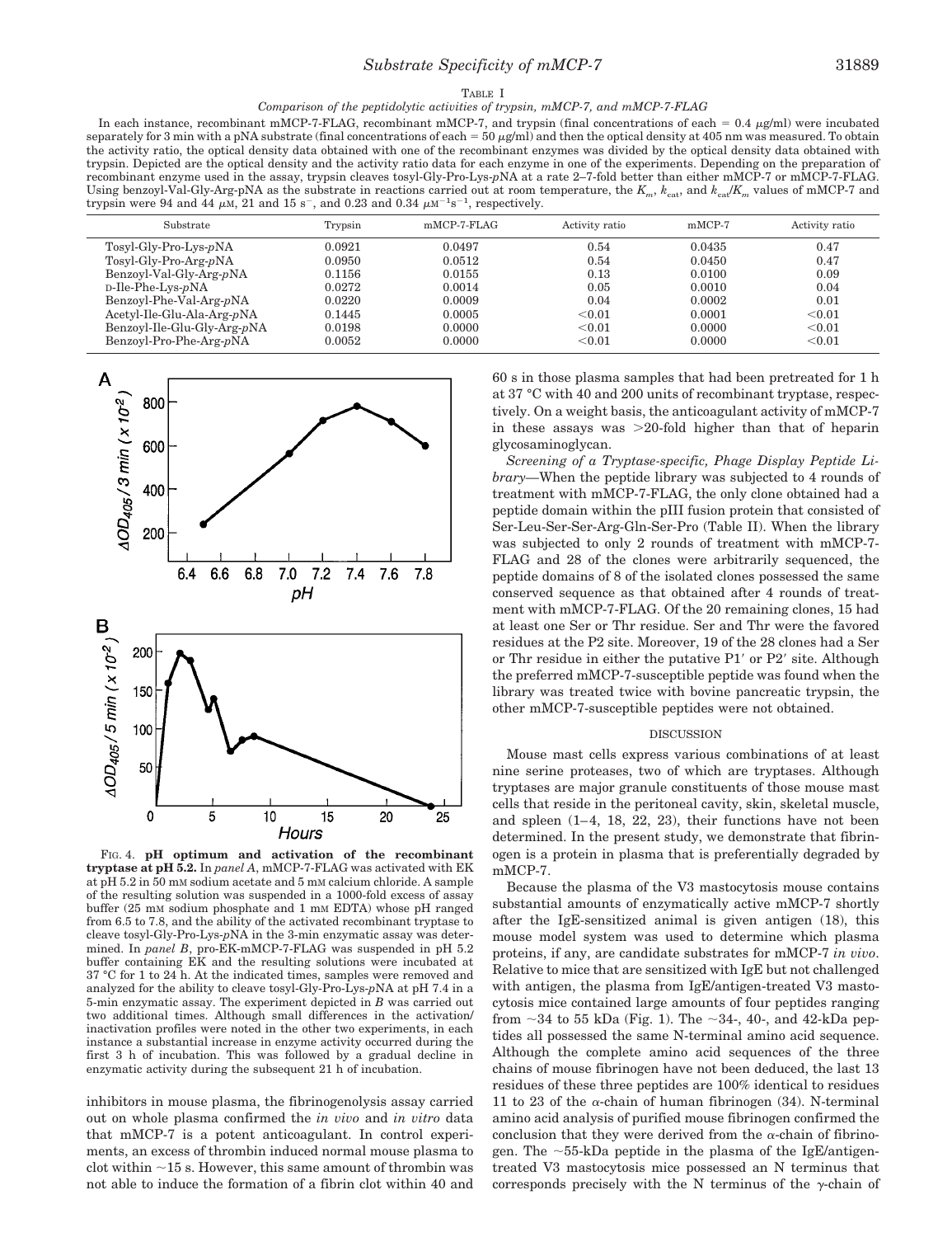

FIG. 5. **SDS-PAGE analysis of digests of mouse fibrinogen.** In *panel A*, mouse fibrinogen (100  $\mu$ g) was incubated 3 h with EK-containing buffer alone (*lane 3*), pro-mMCP-7-FLAG (4 <sup>m</sup>g) (*lane 2*), or both (*lane 1*). The substrate:mMCP-7 (w/w) ratio in the depicted experiment is  $\sim$ 20:1. Molecular weight standards (*ST*) are shown on the *right*. *Arrows* on the *left* indicate the five prominent peptides of  $\sim$ 34, 38, 40, 42, and 57 kDa formed after the exhaustive tryptase digestion of the substrate. N-terminal amino acid analysis revealed that these peptides were derived from the  $\alpha$ -,  $\gamma$ -,  $\alpha$ -,  $\alpha$ -, and  $\beta$ -chains of mouse fibrinogen, respectively. In the depicted kinetic study in *panel B*, 50  $\mu$ g of mouse fibrinogen was incubated up to 3 h at 37 °C in the absence or presence of  $\sim$ 10 units (0.2  $\mu$ g) of recombinant mMCP-7-FLAG. The substrate: enzyme (w/w) ratio used in depicted experiment is  $\sim$ 250:1. The *arrows* on the *right* indicate the two predominant digestion products that sequentially form during the incubation. Molecular weight standards (*ST*) are shown on the *left*. In *panel C*, 10 units of trypsin (*lanes 4* and *5*), chymotrypsin (*lanes 6* and *7*), and mMCP-7-FLAG (*lanes 8* and *9*) were incubated separately with  $15 \mu$ g of mouse fibrinogen (substrate: enzyme (w/w) ratio is >75:1) before (*lanes 5, 7*, and *9*) and after (*lanes 4, 6*, and *8*) exposure to 4% plasma. Fibrinogen alone, plasma alone, and the combination of fibrinogen and plasma are depicted in *lanes 1–3*, respectively. The migration positions of three molecular weight standards are shown on the *right*. The *arrows* on the *left* indicate the  $\alpha$ -,  $\beta$ and  $\gamma$ -chains of mouse fibrinogen. The major Coomassie Blue-stained protein in mouse plasma ( $lane$  2) that is slightly larger than the  $\alpha$ -chain of fibrinogen is mouse albumin. The SDS-PAGE gel was run considerably longer than the gel depicted in *panel B* to optimally resolve albumin and the  $\alpha$ -chain of fibrinogen. The 34-42-kDa fragments of the <sup>a</sup>-chain of fibrinogen formed after mMCP-7 treatment are not detected because they have run off the gel. Whether the digestion was carried out for hours in the presence or absence of plasma, the major fragment of mouse fibrinogen that formed was the 34-kDa fragment that corresponded to the N terminus of the  $\alpha$ -chain. Similar findings were obtained in three other experiments.



| No. of clones               | Amino acid sequence of peptide               |  |  |
|-----------------------------|----------------------------------------------|--|--|
| A. Two rounds of treatment  |                                              |  |  |
| 8                           | Ser-Leu-Ser-Ser-Arg-Gln-Ser-Pro              |  |  |
| 1                           | Cys-Thr-Ser-Ser-Arg-Pro-Ser-Gly              |  |  |
| 1                           | Ser-Gly-Phe-Gly-Arg-Leu-Ser-Asp              |  |  |
| 1                           | Arg-Ser-Gln-Thr-Arg-Lys-Ser-Lys              |  |  |
| 1                           | Lys-Lys-Gln-Gly-Arg-Asp-Ser-Thr              |  |  |
| 1                           | Arg-Lys-Gln-Lys-Arg-Arg-Thr-Glu              |  |  |
| 1                           | Pro-Pro-Ser-Phe-Arg-Arg-Ser-Ser              |  |  |
| 1                           | Leu-Pro-Tyr-Gly-Arg-Ala-Thr-Thr              |  |  |
| 1                           | Asn-Thr-Pro-Thr-Lys-Leu-Ser-Pro              |  |  |
| 1                           | Arg-Arg-Pro-Thr-Lys-Lys-Asn-Thr <sup>a</sup> |  |  |
| 1                           | Arg-Gly-Glu-Lys-Arg-Ser-Lys-Ser              |  |  |
| 1                           | Met-Leu-Leu-Ile-Arg-Thr-Trp-Glu              |  |  |
| 1                           | Val-Thr-Tyr-Ala-Arg-Leu-Cys-Try              |  |  |
| 1                           | Leu-Ser-Tyr-Arg-Lys-Leu-Arg-Phe              |  |  |
| 1                           | Gly-Thr-Arg-Arg-Arg-Glu-Glu-His              |  |  |
| 1                           | Asp-Arg-Lys-Gly-Arg-Gln-Gln-Gln              |  |  |
| $\mathbf{1}$                | Arg-Tyr-Pro-Cys-Arg-Tyr-Gly-Leu              |  |  |
| 1                           | Lys-Glu-Glu-Asn-Arg-Lys-Asn-Asn              |  |  |
| 1                           | Phe-His-Pro-Ser-Arg-His-Pro-Pro              |  |  |
| 1                           | Ile-Ala-Arg-Glu-Lys-Gly-Gln-Gln              |  |  |
| 1                           | Ile-Cys-Pro-Pro-Arg-Leu-Leu-Gln              |  |  |
| B. Four rounds of treatment |                                              |  |  |
| 12                          | Ser-Leu-Ser-Ser-Arg-Gln-Ser-Pro              |  |  |

*<sup>a</sup>* In peptides such as this one with more than one Arg or Lys residue, it is not clear which is the P1 residue in the peptide.

human fibrinogen (35), indicating that it, too, is derived from fibrinogen. Fibrinogen regulates endothelial cell adhesion and platelet aggregation via the  $\alpha_V\beta_3$  and  $\alpha_{\text{IIb}}\beta_3$  integrins, respectively. In the case of human fibrinogen, the varied integrinbinding motifs reside in the last half of the  $\alpha$ - and  $\gamma$ -chains (36–41). The failure to detect the C-terminal peptides of the degraded  $\alpha$ - and  $\gamma$ -chains of fibrinogen in the plasma of IgE/ antigen-treated V3 mastocytosis mice suggests that they are rapidly cleared from the circulation via  $\alpha_{\rm V}\beta_3$  and/or  $\alpha_{\rm IID}\beta_3$ integrin-mediated pathways.

mMCP-7 was the only enzymatically active protease that we consistently found in the plasma of those V3 mastocytosis mice that had underwent systemic anaphylaxis (18). Although the data obtained in the present studies from IgE/antigen-treated V3 mastocytosis mice suggested that fibrinogen is the physiologic substrate of mMCP-7, it was not possible to deduce using this *in vivo* model system alone whether the tryptase exerts its effect directly or indirectly. Although the substrate preference of a mMCP can be determined with recombinant protease, we and others have been unable to express large amounts of an enzymatically active protease like mMCP-7 in insect cells. To overcome these difficulties, we induced insect cells to express and secrete large amounts of two pseudozymogen forms of mMCP-7 that could be rapidly activated after their purification from conditioned medium (Figs. 1–4).

After an exhaustive *in vitro* incubation of mouse fibrinogen with recombinant mMCP-7-FLAG (Fig. 5*A*), five prominent peptides ranging from  $\sim$ 34 to 57 kDa were obtained. N-terminal amino acid analysis revealed that three of the peptides were derived from the  $\alpha$ -chain; the other two were derived from the  $\beta$ - and  $\gamma$ -chains. The discovery that three of the major peptides found in the plasma of the V3 mastocytosis mouse (Fig. 1) were the same as those generated in the *in vitro* study (Fig. 5*A*) indicates that fibrinogen is a physiologic substrate of native mMCP-7 in the V3 mastocytosis mouse. In a comparative analysis, the anticoagulant activity of recombinant mMCP-7 was found to be substantially greater than that of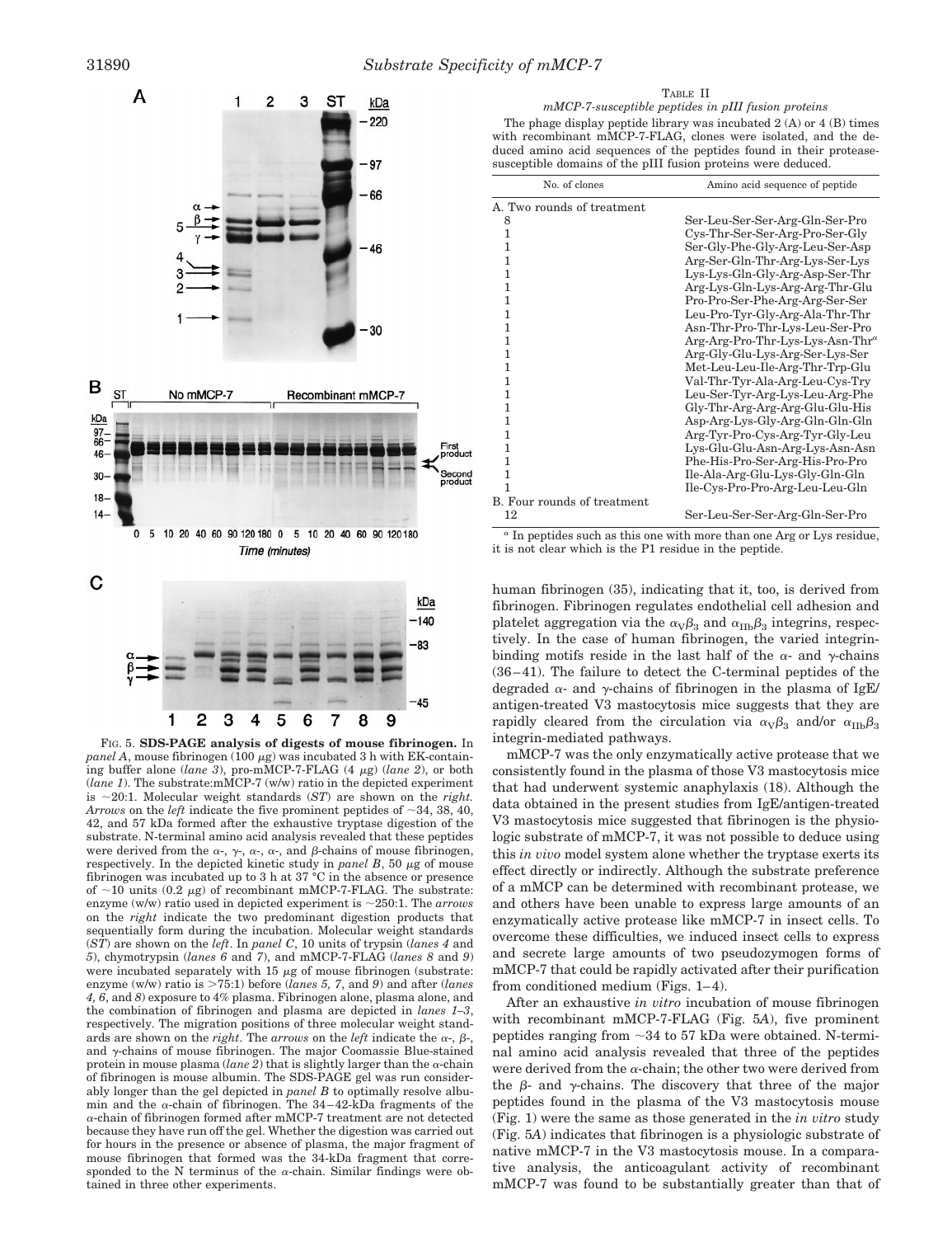heparin glycosaminoglycan. Subsequent kinetic studies (Fig.  $5B$ ) revealed that the  $\alpha$ -chain of fibrinogen is the chain most susceptible to degradation by mMCP-7. Based on N-terminal amino acid analysis of the resulting fragments in the digests, at least three mMCP-7-susceptible sites reside in the  $\alpha$ -chain of fibrinogen. One resides in the middle of the chain; the others reside in the C-terminal portion of the chain.

Heparin-containing serglycin proteoglycans are required for human mast cell tryptases to exert optimal enzymatic activity (42). Since mMCP-7 readily cleaved tosyl-Gly-Pro-Lys-*p*NA in the absence of heparin glycosaminoglycan, the enzymatic activity of this mouse tryptase apparently is not controlled by serglycin proteoglycans outside of the mast cell. Furthermore, because the recombinant tryptase cleaves tosyl-Gly-Pro-Lys*p*NA but not a number of other trypsin-susceptible *p*NA substrates (Table I), mMCP-7 possesses a more restricted substrate specificity than its homologous pancreatic enzyme. Because a prominent surface fold extends into its substratebinding cleft (4, 20), it was previously predicted that mMCP-7 would not degrade a large number of proteins *in vivo*. We therefore anticipated that a phage display peptide library containing either a Lys or Arg at the P1 site would give insight as to what amino acid sequences are preferred by mMCP-7. The peptide library created in this study was screened with recombinant mMCP-7-FLAG rather than recombinant mMCP-7 because the former could be purified without the heparin-Sepharose chromatography step. When the peptide library was subjected to four rounds of treatment with mMCP-7-FLAG, the only clone obtained had a peptide domain in the pIII fusion protein that consisted of Ser-Leu-Ser-Ser-Arg-Gln-Ser-Pro (Table II). Even when the number of codons that encode Ser is taken into account, the representation of this amino acid in the mMCP-7-susceptible peptides is considerably higher than by chance. Since mMCP-7 is a tryptase, the Arg residue in the obtained octamer is the P1 residue. When the library was subjected to only 2 rounds of treatment with mMCP-7-FLAG, many of the clones possessed the conserved sequence. In addition, almost all clones had at least one Ser or Thr residue at the putative P2, P1', and/or P2' sites. Val and Ile were underrepresented in the mMCP-7-susceptible peptides.

A computer search of a protein data base with the sequence of Leu-Ser-Ser-Arg-Gln-Ser revealed that residues 309 to 314 in the middle of the  $\alpha$ -chain of rat fibrinogen has the nearly identical sequence of Gly-Ser-Ser-Arg-Pro-Ser. If there is a comparable amino acid sequence in the middle of the  $\alpha$ -chain of mouse fibrinogen, one would predict that a N-terminal 34-kDa fragment would be generated when mMCP-7 cleaves the protein. As noted in Figs. 1 and 5, *A* and *B*, this is precisely what is obtained *in vivo* and *in vitro*. Comparable amounts of the somewhat smaller C-terminal fragment apparently are not obtained *in vitro* because there are two other susceptible sites in this portion of the  $\alpha$ -chain which cause it to be broken down further. It remains to be determined where these mMCP-7 susceptible sites reside. However, it is likely that they are located at two of the numerous Ser/Thr-rich sequences that reside in the C terminus of the chain which also have a basic residue (*e.g.* residues 371 to 377 in the  $\alpha$ -chain of rat fibrinogen which has the sequence of Thr-Ser-Thr-Thr-Arg-Arg-Ser).

In general, the substrate-binding clefts of serine proteases are long enough to interact with 7 residues from P4 to P3'. The alignment of mMCP-7 with trypsin (Fig. 6) is consistent with the observed tryptic activity of recombinant mMCP-7, which is defined as its strong preference for a Lys or Arg residue at position P1. All 14 residues in trypsin that are in contact with the P1 Lys of bovine pancreatic trypsin inhibitor (45) are absolutely conserved in mMCP-7. The conservation of the S1



FIG. 6. **Amino acid alignment of trypsin and mMCP-7.** The *numbers* in the *top line* refer to the conventional numbering system of the trypsin structure. The *numbers* in the *bottom line* refer to the residues in mature mMCP-7. The 7 loops (designated *A-D* and *1–3*) forming the substrate-binding pocket of trypsin and the putative substrate-binding pocket of mMCP-7 are *underlined*. The amino acid residues in trypsin that have at least one atom within 4.5 Å of any atom of the P1 Lys residue of bovine pancreatic trypsin inhibitor are shown in *bold italic* style. The residues that form the active site in trypsin are *boxed. Dashes* indicate gaps in the amino acid sequences. The Modeller computer program (43, 44) was used to align the two serine proteases.

subsite is in contrast to the large differences between the other subsites in mMCP-7 and trypsin. Only 6 of the 42 residues in the substrate-binding loops that contribute to these subsites are conserved. In addition to residue differences relative to trypsin, the alignment of mMCP-7 and trypsin indicates residue insertions in three loops that form part of the substratebinding cleft of mMCP-7. The insertions in mMCP-7 consist of 4 residues in loop A, 2 residues in loop B, and 9 residues in loop 3. Loops A, B, and 3 contribute to pockets  $S2'$  to  $S3'$ ,  $S2$  to  $S1'$ . and S3, respectively. These insertions are likely to protrude out of the surface and make the substrate-binding cleft of mMCP-7 deeper than in trypsin, thereby restricting the substrate specificity of the former enzyme.

The observations that mast cell tryptases from other species can induce airway smooth muscle hyper-responsiveness in dogs (46), reverse airway smooth muscle relaxation induced by vasoactive intestinal peptide in ferrets (47), and induce proliferation and/or chemotaxis of cultured fibroblasts (48, 49) and epithelial cells (50) suggested that mast cell tryptases preferentially degrade or activate varied receptors (51) on the surfaces of cells. Nevertheless, the finding that a large number of proteins and/or biologically active peptides (*e.g.* high molecular weight kininogen (52), vasoactive intestinal peptide (53), vasopressin (5), neurotensin (5), insulin (5), calcitonin gene-related peptide (54), pro-opiomelanocortin (55), pro-atrial natriuretic factor (55),  $\beta$ -lipotropin (55), adrenocorticotropic hormone (55), pro-metalloproteinase-3 (56), pro-urokinase (57), complement protein C3 (58), and even fibrinogen (59)) are susceptible to degradation by mast cell tryptases *in vitro* raised the possibility that one of the mouse mast cell tryptases evolved primarily to degrade certain proteins residing in the extracellular matrix or plasma. When the peptide library was screened with recombinant mMCP-6, only 1 of the 30 arbitrary selected phage clones possessed the mMCP-7-susceptible peptide in its pIII fusion protein.2 This functional difference between the two homologous tryptases emphasizes the importance of using recombinant protease in substrate specificity studies.

Fibrinogen, a plasma protein essential for blood coagulation,

<sup>2</sup> C. Huang and R. L. Stevens, unpublished data.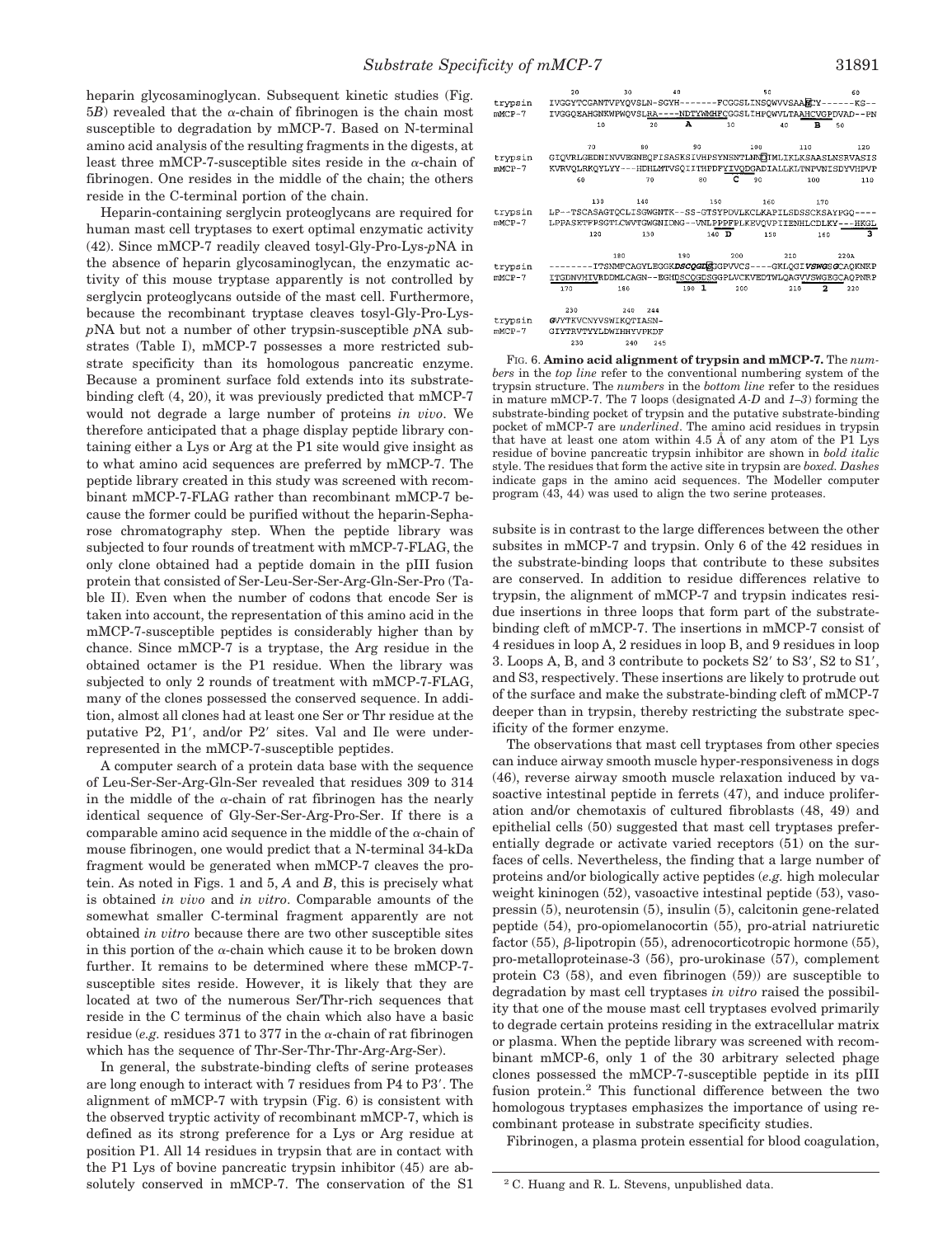is a large sized glycoprotein consisting of two sets of three distinct polypeptide chains that are all disulfide bonded (60). When the  $Arg^{16}$ -Gly<sup>17</sup> bond in the  $\alpha$ -chain of a fibrinogen molecule is cleaved by thrombin, an N-terminal polymerization site is exposed, which in turn interacts with a complementary site on the  $\gamma$ -chain of the distal portion of another fibrinogen molecule to initiate the formation of the fibrous clot. Fibrinogen also plays a critical role in the aggregation of platelets during clot formation. Schwartz and co-workers (59) previously noted that a tryptase purified from human lung mast cells had poor fibrinogenolytic activity by itself but it could degrade fibrinogen *in vitro* in the presence of heparin under ideal conditions in a buffer lacking other plasma proteins. Unlike the human mast cell tryptase, mMCP-7 does not stay bound to heparin-containing serglycin proteoglycans *in vivo* after its exocytosis (18). Because mMCP-7 also can readily degrade fibrinogen in the absence of heparin, this mouse tryptase appears to be functionally different than the previously studied human tryptase.

While a large number of proteases can degrade fibrinogen *in vitro*, these proteases generally are not able to degrade fibrinogen *in vivo* because as much as 10% of the proteins in plasma consist of diverse types of protease inhibitors. The protein concentration of plasma is  $\sim 80$  mg/ml, whereas the fibrinogen concentration generally is only  $\sim$  3 mg/ml. mMCP-7 differs from other serine proteases in the mouse in its resistance to inactivation by known protease inhibitors (18). In the case of the V3 mastocytosis mouse, mMCP-7 quickly gets into the blood where it circulates for  $>1$  h in its mature enzymatically active state. While it remains to be determined whether or not any human mast cell tryptase can selectively degrade fibrinogen in the presence of other plasma proteins, recombinant mMCP-7 is able to degrade fibrinogen in the presence of plasma protease inhibitors down to peptides that are similar in size to those seen in the circulation of IgE/antigen-treated V3 mastocytosis mice. These *in vitro* findings confirm the *in vivo* data from the V3 mastocytosis mouse (Fig. 1) which first suggested that fibrinogen is a physiologic substrate of mMCP-7.

SDS-PAGE analysis of the plasma of V3 mastocytosis mice that are undergoing systemic anaphylaxis (Fig. 1) raises the possibility that mMCP-7 digests additional substrates *in vivo*. Nevertheless, why mMCP-7 evolved to degrade fibrinogen is a matter of conjecture. Mast cells, as effector cells of the immune response that reside in tissues, are one of the first participants in inflammatory responses. When activated through their highaffinity IgE receptors, mast cells immediately release their preformed granule mediators and quickly generate and release different arachidonic acid metabolites. Within 30 min after IgE/antigen treatment of the cells, activated mast cells dramatically up-regulate their production of varied cytokines and chemokines. This complex immune response eventually results in vasodilation, edema, and an influx of hematopoietic cells into the inflammatory site. Surprisingly, one does not find large amounts of cross-linked fibrin in tissues after mast cell-mediated inflammatory responses. Aggregated platelets also are rarely seen. By quantitating the uptake of  $[1^{25}]$ fibrinogen into the skin of the mouse, Mekori and Galli (61) found that some plasma fibrinogen makes its way into the cutaneous site 2 h after the initiation of an IgE-dependent, immediate hypersensitivity reaction. However, 24 h after the initiation of the mast cell response, very little urea-insoluble  $[125]$ fibrin could be detected in the inflammatory site relative to that obtained in a T-cell dependent contact sensitivity reaction at a different cutaneous site in the same animal. Unlike the other mMCPs, mMCP-7 quickly dissociates from the protease-proteoglycan macromolecular complex after exocytosis (18, 20). Because it diffuses away from the inflammatory site, mMCP-7 can acutely

inactivate fibrinogen at the endothelium/blood barrier before it has a chance to induce platelet aggregation and become crosslinked fibrin. Exocytosed mMCP-7 also could alter fibrinogen/ integrin-mediated cellular responses during inflammatory reactions.

*Acknowledgments—*We gratefully acknowledge the technical assistance of Paula Geary and Dr. Ellen M. Goonan (Hematology Laboratory, Brigham and Women's Hospital, Boston, MA).

#### REFERENCES

- 1. Reynolds, D. S., Stevens, R. L., Lane, W. S., Carr, M. H., Austen, K. F., and Serafin, W. E. (1990) *Proc. Natl. Acad. Sci. U. S. A.* **87,** 3230–3234
- 2. Reynolds, D. S., Gurley, D. S., Austen, K. F., and Serafin, W. E. (1991) *J. Biol. Chem.* **266,** 3847–3853
- 3. McNeil, H. P., Reynolds, D. S., Schiller, V., Ghildyal, N., Gurley, D. S., Austen, K. F., and Stevens, R. L. (1992) *Proc. Natl. Acad. Sci. U. S. A.* **89,** 11174–11178
- 4. Johnson, D. A., and Barton, G. J. (1992) *Protein Sci.* **1,** 370–377
- 5. Braganza, V. J., and Simmons, W. H. (1991) *Biochemistry* **30,** 4997–5007 6. Ide, H., Itoh, H., Tomita, M., Murakumo, Y., Kobayashi, T., Maruyama, H.,
- Osada, Y., and Nawa, Y. (1995) *J. Biochem. Tokyo* **118,** 210–215 7. Lützelschwab, C., Pejler, G., Aveskogh, M., and Hellman, L. (1996) *J. Exp. Med.* **185,** 13–29
- 8. Vanderslice, P., Craik, C. S., Nadel, J. A., and Caughey, G. H. (1989) *Biochemistry* **28,** 4148–4155
- 9. Murakumo, Y., Ide, H., Itoh, H., Tomita, M., Kobayashi, T., Maruyama, H., Horii, Y., and Nawa, Y. (1995) *Biochem. J.* **309,** 921–926
- 10. Schwartz, L. B., Lewis, R. A., and Austen, K. F. (1981) *J. Biol. Chem.* **256,** 11939–11943
- 11. Miller, J. S., Westin, E. H., and Schwartz, L. B. (1989) *J. Clin. Invest.* **84,** 1188–1195
- 12. Miller, J. S., Moxley, G., and Schwartz, L. B. (1990) *J. Clin. Invest.* **86,** 864–870
- 13. Vanderslice, P., Ballinger, S. M., Tam, E. K., Goldstein, S. M., Craik, C. S., and Caughey, G. H. (1990) *Proc. Natl. Acad. Sci. U. S. A.* **87,** 3811–3815 14. Clark, J. M., Abraham, W. M., Fishman, C. E., Forteza, R., Ahmed, A., Cortes,
- A., Warne, R. L., Moore, W. R., and Tanaka, R. D. (1995) *Am. J. Respir. Crit. Care Med.* **152,** 2076–2083
- 15. De Sanctis, G. T., Merchant, M., Beier, D. R., Dredge, R. D., Grobholz, J. K., Martin, T. R., Lander, E. S., and Drazen, J. M. (1995) *Nat. Genet.* **11,** 150–154
- 16. Gurish, M. F., Nadeau, J. H., Johnson, K. R., McNeil, H. P., Grattan, K. M., Austen, K. F., and Stevens, R. L. (1993) *J. Biol. Chem.* **268,** 11372–11379
- 17. Gurish, M. F., Johnson, K. R., Webster, M. J., Stevens, R. L., and Nadeau, J. H. (1994) *Mammal. Genome* **5,** 656–657
- 18. Ghildyal, N., Friend, D. S., Stevens, R. L., Austen, K. F., Huang, C., Penrose, J. F., Šali, A., and Gurish, M. F. (1996) *J. Exp. Med.* 184, 1061-1073
- 19. Diem, K., and Lentner, C. (1970) *Scientific Tables*, 7th Ed., pp. 579–580, Ciba-Geigy Limited, Ardsley, NY
- 20. Matsumoto, R., Šali, A., Ghildyal, N., Karplus, M., and Stevens, R. L. (1995) *J. Biol. Chem.* **270,** 19524–19531
- 21. Šali, A., Matsumoto, R., McNeil, H. P., Karplus, M., and Stevens, R. L. (1993) *J. Biol. Chem.* **268,** 9023–9034
- 22. Stevens, R. L., Friend, D. S., McNeil, H. P., Schiller, V., Ghildyal, N., and Austen, K. F. (1994) *Proc. Natl. Acad. Sci. U. S. A.* **91,** 128–132
- 23. Gurish, M. F., Pear, W. S., Stevens, R. L., Scott, M. L., Sokol, K., Ghildyal, N., Webster, M. J., Hu, X., Austen, K. F., Baltimore, D., and Friend, D. S. (1995) *Immunity* **3,** 175–186
- 24. Light, A., and Janska, H. (1989) *Trends Biochem. Sci.* **14,** 110–112
- 25. Hopp, T. P., Prickett, K. S., Price, V. L., Libby, R. T., March, C. J., Cerretti, D. P., Urdal, D. L., and Conlon, P. J. (1988) *Biotechnology* **6,** 1204–1210
- 26. Prickett, K. S., Amberg, D. C., and Hopp, T. P. (1989) *Biotechniques* **7,** 580–589 27. Brizzard, B. L., Chubet, R. G., and Vizard, D. L. (1994) *Biotechniques* **16,**
- 730–735
- 28. Svendsen, L., Blombäck, B., Blombäck, M., and Olsson, P. I. (1972) Throm. *Res.* **1,** 267–278
- 29. Ghildyal, N., Friend, D. S., Freelund, R., Austen, K. F., McNeil, H. P., Schiller, V., and Stevens, R. L. (1994) *J. Immunol.* **153,** 2624–2630 30. Brown, B. (1988) *Hematology: Principles and Procedures,* 5th Ed., pp.
- 219–222, Lea and Febiger, Philadelphia, PA
- 31. Grant, R. A., Lin, T.-C., Konigsberg, W., and Webster, R. E. (1981) *J. Biol. Chem.* **256,** 539–546
- 32. Mathews, D. J., and Wells, J. A. (1993) *Science* **260,** 1113–1117
- 33. Smith, M. M., Shi, L., and Navre, M. (1995) *J. Biol. Chem.* **270,** 6440–6449 34. Rixon, M. W., Chan, W. Y., Davie, E. W., and Chung, D. W. (1983) *Biochemistry*
- **22,** 3237–3244 35. Crabtree, G. R., Comeau, C. M., Fowlkes, D. M., Fornace, A. J., Jr., Malley, J. D., and Kant, J. A. (1985) *J. Mol. Biol.* **185,** 1–19
- 36. Marguerie, G. A., Thomas-Maison, N., Ginsberg, M. H., and Plow, E. F. (1984) *Eur. J. Biochem.* **139,** 5–11
- 37. Lam, S. C-T., Plow, E. F., Smith, M. A., Andrieux, A., Ryckwaert, J.-J.,
- Marguerie, G., and Ginsberg, M. H. (1987) *J. Biol. Chem.* **262,** 947–950 38. Cheresh, D. A., Berliner, S. A., Vincente, V., and Ruggeri, Z. M. (1989) *Cell* **58,** 945–953
- 39. Farrell, D. H., Thiagarajan, P., Chung, D. W., and Davie, E. W. (1992) *Proc. Natl. Acad. Sci. U. S. A.* **89,** 10729–10732
- 40. Hawiger, J. (1995) *Semin. Hematol.* **32,** 99–109
- 41. Thiagarajan, P., Rippon, A. J., and Farrell, D. H. (1996) *Biochemistry* **35,** 4169–4175